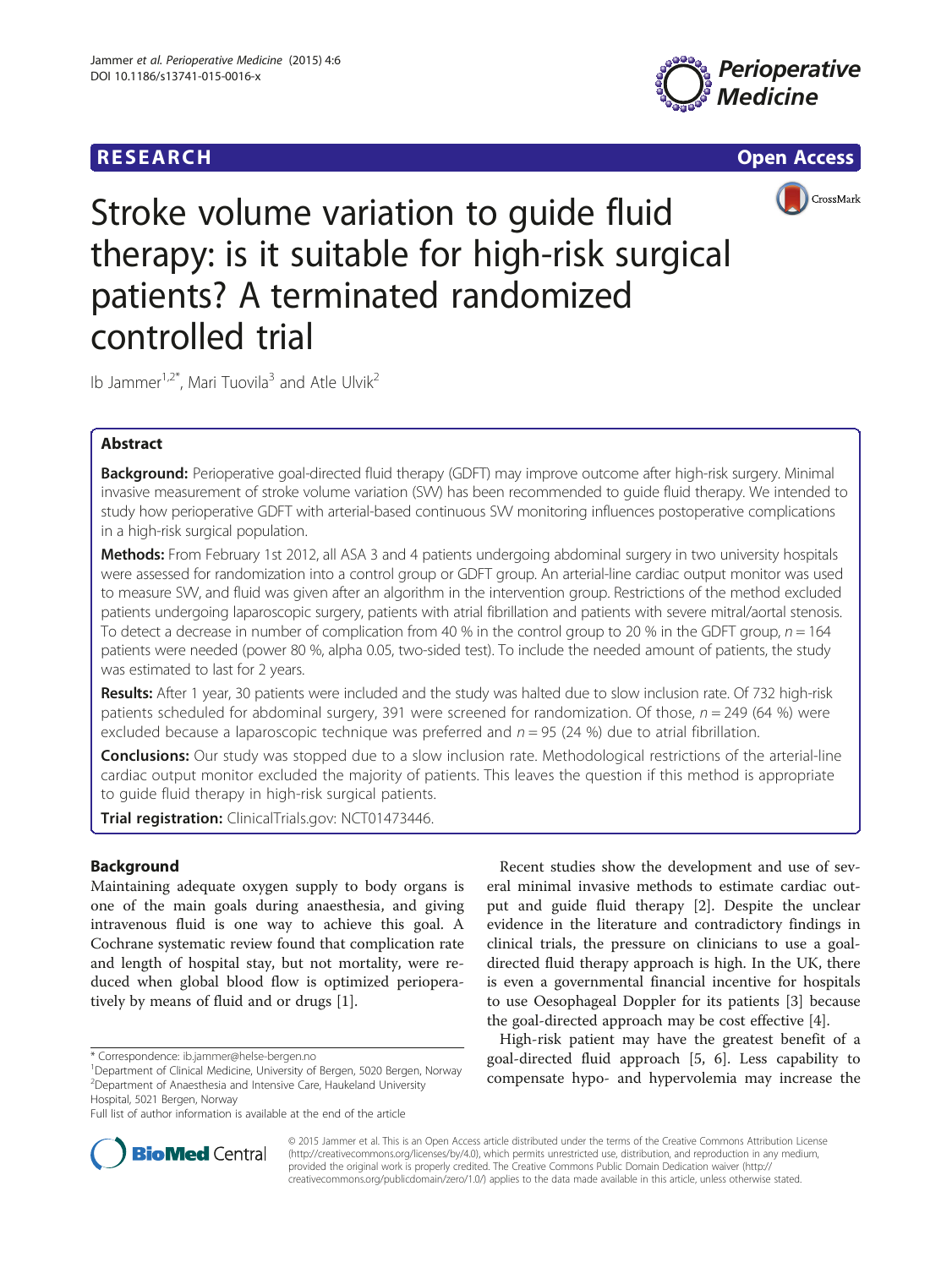rate of complications in a poorly optimized fluid balance [[7](#page-4-0), [8](#page-4-0)]. Benes et al. evaluate the effect of minimal invasive cardiac output-monitored fluid therapy exclusively in a high-risk abdominal surgery population [[9](#page-4-0)]. Pearse describes the use of an arterial-line cardiac output monitoring in a high-risk surgery population [[10](#page-4-0)]. Both studies where done on high-risk patients, using a strict definition of "high-risk". However, we could not find a consensus in the literature about the definition of "high-risk surgery". To simplify our approach to high-risk surgery, we defined therefore ASA 3 and 4 patients as high-risk patients. Then we intended to conduct a multicentre international prospective clinical trial to study what impact goal-directed fluid therapy based on continuous SVV (stroke volume variation) monitoring has on postoperative complications in this patient group.

#### Methods

#### Trial design

We planned a two-centre, assessor concealed, prospective randomized clinical trial conducted in Norway and Finland. The trial was approved by the institutional board in Norway (2011/947/REK Vest) and Finland (EETTMK:10/2012).

#### Participants

From 1 February 2012 to 31 January 2013, all high-risk patients defined by ASA score 3 and 4, older than 18 years scheduled for major abdominal surgery in two university hospitals were assessed for eligibility. Patients who were able to give consent when an investigator was available were screened for eligibility. Patient undergoing liver or oesophageal surgery where not screened because they follow a more restrictive fluid regimen. Exclusion criteria after screening were the following: atrial fibrillation, severe aortic or mitral stenosis, and laparoscopic surgery or declined participation. Patients were included consecutively. Informed consent was obtained from each randomized patient.

#### Interventions

Patients were randomized into two groups: a control group receiving traditional fluid therapy and a group with a goal-directed fluid therapy (GDFT) regimen guided by an arterial pressure-based cardiac output device (LiDCOrapid, LiDCO Ltd, London, UK) to measure SVV [\[11](#page-4-0)]. For more details of the study protocol, see Additional file [1.](#page-4-0)

## Sample size calculation

The complication rate for lower gastrointestinal surgery in elective patients in one of the study hospitals was 40 % in a previous study [[12](#page-4-0)]. In the present study, a higher complication rate was expected due to inclusion of a population with a higher morbidity. To detect a decrease in number of complication from 40 % in the control group to 20 % in the GDFT group,  $n = 164$  patients were needed (power 80 %, alpha 0.05, two-sided test). It was estimated that with an approximate inclusion rate of 80 patients/year in each study centre, the study could be conducted within 2 years.

#### Interim analysis

Due to an unexpectedly low inclusion rate, an analysis of the exclusion factors was performed after 1 year. This resulted in termination of the study. A retrospective analysis of all patients undergoing abdominal surgery within the last year and their comorbidities and surgical techniques was undertaken after approval of the institutional board.

#### **Outcomes**

The primary endpoint was the proportion of patients suffering of one or more complication within 5 days postoperatively.

After termination of the study, we decided to reject the primary outcome due to heavy underpowered sample size. To analyse reasons for exclusion, we determined the amount of excluded patients. No statistical analysis was performed of the numbers collected.

### Results

#### Participant flow

During 1 year,  $n = 732$  high-risk patients were scheduled for abdominal surgery.

Of these,  $n = 341$  were not screened for inclusion. Reasons were either no investigator present or equipment missing ( $n = 224$ ), scheduled liver or oesophagus surgery  $(n = 64)$  or the patient were unable to give informed consent  $(n = 53)$ .

Of all scheduled patients,  $n = 391$  patients were screened for randomisation. Of these,  $64 \%$  ( $n = 249$ ) were excluded because a laparoscopic technique was preferred, and 24 % ( $n = 95$ ) were excluded due to atrial fibrillation. The patient flow through the study can be seen in Fig. [1](#page-2-0). Of all screened patients, only 7.7 % ( $n = 30$ ) could be included in the study. The outcome data is presented by study group allocation in Table [1.](#page-3-0) A de-identified database containing all collected data of included patients is available online as an additional file (see Additional file [2\)](#page-4-0).

#### Reason for stopped trial

After 1 year, the number of randomized patients we could include in the study was only 18 % of the estimated number we have been expected at that time. We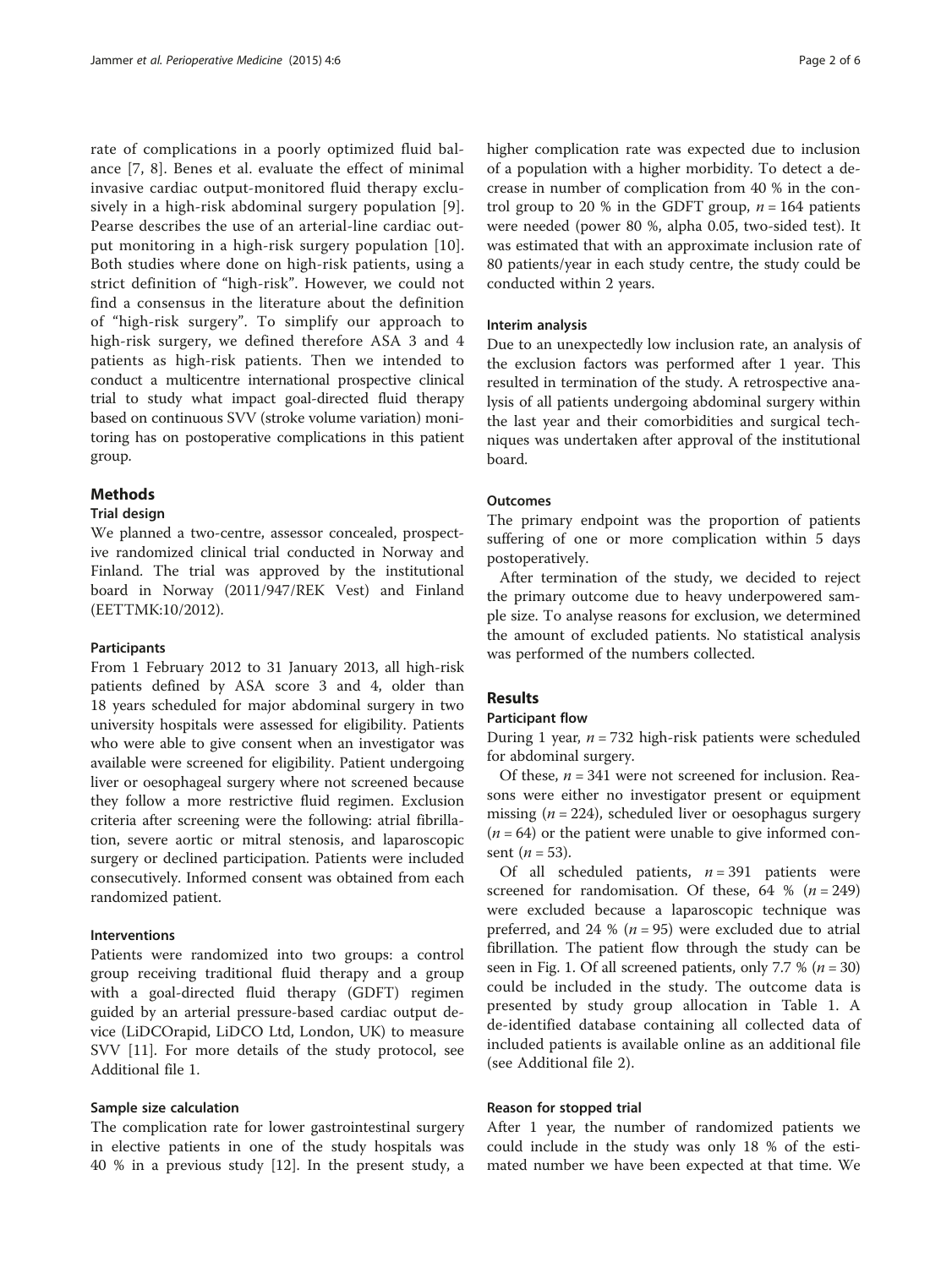<span id="page-2-0"></span>

calculated that at this inclusion speed, the study would last more than 5 years and therefore decided to terminate the study early.

# **Discussion**

#### Principal findings

In our study, a majority of high-risk surgical patients defined as ASA 3 and ASA 4 were not eligible for an arterial-line-based GDFT approach. The main reasons are methodological limitations of the arterial-line waveform analysis. The majority of patients had to be excluded because a laparoscopic surgical technique was preferred or due to atrial fibrillation.

This study was meant to be a prospective randomized controlled trial with a pragmatic approach to include patients. This would reflect daily routines, strengthening the study. Because the study was conducted in two tertiary hospitals, we had a high amount of high-risk surgical patients. Therefore, we expected to include enough patients in short time to run a well-powered study. Of 732 patients, 224 were not screened for randomisation due to investigator or equipment not being available. If this patient group also could have been screened, we may have had a higher number of patients randomized. However, it is to assume that the same fraction of patients would have to be excluded due to laparoscopic surgery and atrial fibrillation. Therefore, we do not believe that the total amount of patients that could be randomized would be much higher.

We terminated the study early, resulting in a heavily underpowered study. The primary outcome, postoperative morbidity, cannot be assessed since we just included

30 patients, and a statistical analysis would be meaningless. Consequently, we present just the patient flow numbers and not a complete statistical analysis of complications.

The low number of patients that could possibly benefit from GDFT is valid for our hospitals where the surgeons prefer to operate on high-risk patients with minimal invasive surgery. In hospitals that perform a higher amount of open surgery, the use of a minimal invasive GDFT approach may be more feasible.

We define the high-risk surgical patient by the ASA score to make the study pragmatic. However, other authors define "high-risk surgery" or the "high-risk patient" in different ways [\[13](#page-4-0)–[15\]](#page-4-0). This makes comparison of trials dealing with this patient group difficult.

Maguire found in a retrospective electronic chart study of his hospital that  $n = 12.308$  patients underwent surgery in 1 year, but only  $n = 4.792$  (39 %) fulfilled the criteria for an arterial-line-based cardiac output monitor, and of these, only 23.2 % had an arterial-line. There was no report on how many of the patients were ASA III/IV patients [\[16\]](#page-4-0).

Arterial-line-based waveform analysis measures hemodynamics by calculation of stroke volume variation or pulse pressure variation. However, arterialline-based output methods are not applicable to large patient groups due to their limitations [[16](#page-4-0)]. One limitation is laparoscopic procedures [\[17\]](#page-4-0). The increased intraabdominal pressure from the pneumoperitoneum affects dynamic parameters independently in changes of volume status [[17](#page-4-0)–[19\]](#page-4-0). Consequently would SVV during pneumoperitoneum increase while the blood volume do not decrease, it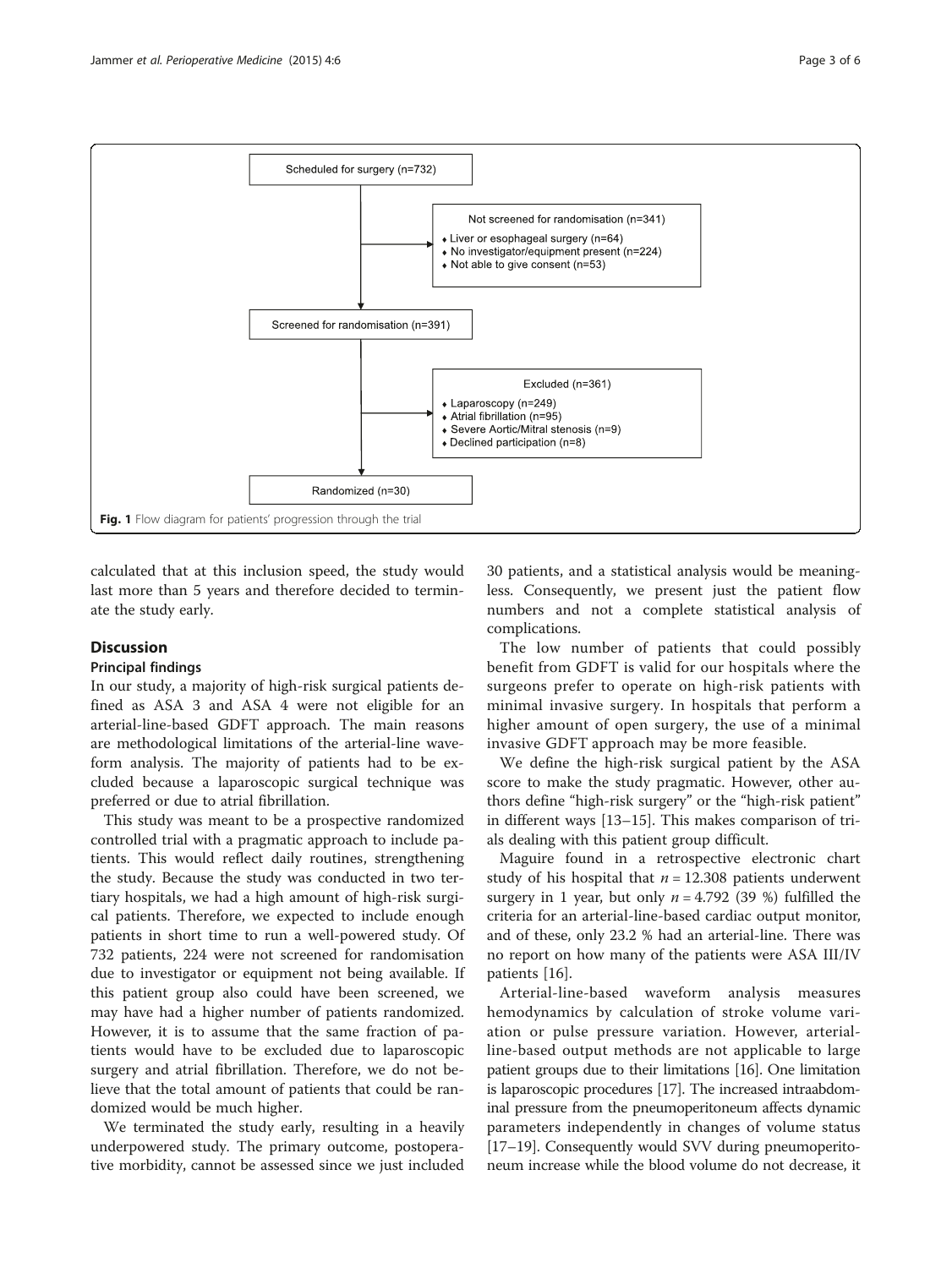<span id="page-3-0"></span>

| Table 1 Complications (definition) within 5 days after surgery |  |  |  |
|----------------------------------------------------------------|--|--|--|
|----------------------------------------------------------------|--|--|--|

|                                                                          | Intervention<br>group | Control<br>group |
|--------------------------------------------------------------------------|-----------------------|------------------|
|                                                                          | $n = 14$              | $n = 16$         |
| Pulmonary                                                                |                       |                  |
| Pneumonia (x-ray + antibiotics)                                          | $\overline{4}$        | 0                |
| Pleural fluid (supplemental oxygen + x-ray)                              | 0                     | $\mathfrak{D}$   |
| Atelectasis (supplemental oxygen + x-ray)                                | 3                     | 1                |
| Pneumothorax                                                             | 0                     | $\Omega$         |
| Respiratory failure (intensive care<br>treatment)                        | $\mathfrak{D}$        | 1                |
| Pulmonary emboli (computed tomography<br>+ treatment)                    | 0                     | 0                |
| Cardial                                                                  |                       |                  |
| Arrytmia (electrocardiogram + treatment<br>or cardiologist consultation) | $\mathfrak{D}$        | 1                |
| Coronary ischemia (electrocardiogram +<br>troponin)                      | 0                     | 0                |
| Pulmonary stasis/oedema (x-ray or<br>treatment)                          | 1                     | 1                |
| Neurological                                                             |                       |                  |
| Postoperative delirium (treatment)                                       | 1                     | 2                |
| Focal neurological deficit                                               | 0                     | 0                |
| Infectious                                                               |                       |                  |
| Wound infection (phlegmone + antibiotics<br>or drainage)                 | 0                     | 0                |
| Intraabdominal infection (computed<br>tomography + antibiotics)          | 0                     | 0                |
| Central venous catheter infection                                        | 0                     | $\Omega$         |
| Wound rupture (operation)                                                | 0                     | 0                |
| Gastrointestinal (GI)                                                    |                       |                  |
| Mechanical ileus (operation)                                             | 0                     | 1                |
| GI bleeding (transfusion or gastroscopy)                                 | 0                     | 0                |
| Paralytic ileus (unable to tolerate enteral<br>dist > 5 days             | 1                     | 2                |
| Others                                                                   |                       |                  |
| Renal impairment (creatinine increase ><br>33 %)                         | 0                     | 1                |
| Impaired spontaneous voiding<br>(catheterization > 2 times)              | 1                     | 0                |
| Venous thrombosis (treatment)                                            | 0                     | 0                |
| Sum of complications                                                     | 15                    | 12               |
| Patients with at least one complication                                  | 7                     | 7                |
|                                                                          |                       |                  |

would lead to false positive readings [[20](#page-4-0)]. It is therefore not well validated in humans [[21](#page-4-0), [22\]](#page-4-0). Other limitations of waveform analysis measurements are cardiac arrhythmias and patients with severe cardiac valvulopatias [[23](#page-4-0)].

Despite criticism about the evidence of the effect of goal-directed therapy, one single method of minimal invasive cardiac output monitoring (Oesophagus Doppler) has even been officially recommended in the National Institute for Health and Clinical Excellence guidelines of the UK (<http://www.nice.org.uk/guidance/MTG3>). This decision has been criticized due to the lack of proof [[24](#page-4-0), [25](#page-4-0)], and the method may not be superior to a strategy of a neutral balance [[26\]](#page-4-0). Other studies have not found benefices in a goal-directed fluid approach [[10](#page-4-0), [12, 26](#page-4-0)–[30](#page-4-0)], have not found benefit using a restrictive fluid approach [[31](#page-5-0)] or even have worse outcome in physically fit patients [\[5](#page-4-0)].

It is biologically plausible that the right amount of fluid given at the right time increase oxygen delivery to the organs and thereby benefit patient outcome. There has been a meta-analysis confirming that a GDFT approach may decrease postoperative complications. However, many included studies are small single centre studies with a high risk of bias or methodological limitations [\[1,](#page-4-0) [32,](#page-5-0) [6\]](#page-4-0). The effect on outcome in these studies is mostly small. An even statistical distribution of different studies with a small effect size would consequently result in a number of studies that would show no effect or even harm. The marked overweight of studies with a small positive effect on outcome may indicate a publication bias favouring trials with positive results. This may mask limitations of the arterial-line-based GDFT method that we report. Other studies investigating high-risk surgical patients do not report the exclusion rate due to atrial fibrillation when this condition restricted the GDFT method used [[5](#page-4-0), [9\]](#page-4-0).

The OPTIMIZE trial with a study population of 734 patients is the largest trial on GDFT to date. It could not show a reduction of complications after perioperative arterial-line-based GDFT. However, when including the OPTIMIZE trial in an updated Cochrane metaanalysis, it indicates a reduced complication rate [\[10](#page-4-0)].

Goal-directed fluid therapy may be more important in a high-risk surgery population than in a relatively healthy population. Limitations of the method with an arterialline-based monitor may cause exclusion of a patient group who may benefit most of the treatment. In the UK, it is recommended to use an Oesophagus Doppler to guide fluid therapy preoperatively. The same limitations that apply to the arterial-line-based method (exclusion of patient with atrial fibrillation and laparoscopic procedures) would apply to this method too.

#### Conclusions

Our primary goal was to investigate if high-risk surgical patients benefit from SVV-guided fluid therapy. This question still remains open. A majority of our patients had to be excluded from the trial due to methodological limitations. This leaves the question whether or not an arterial-line-based cardiac output monitor is the best method to guide fluid therapy in high-risk surgical patients.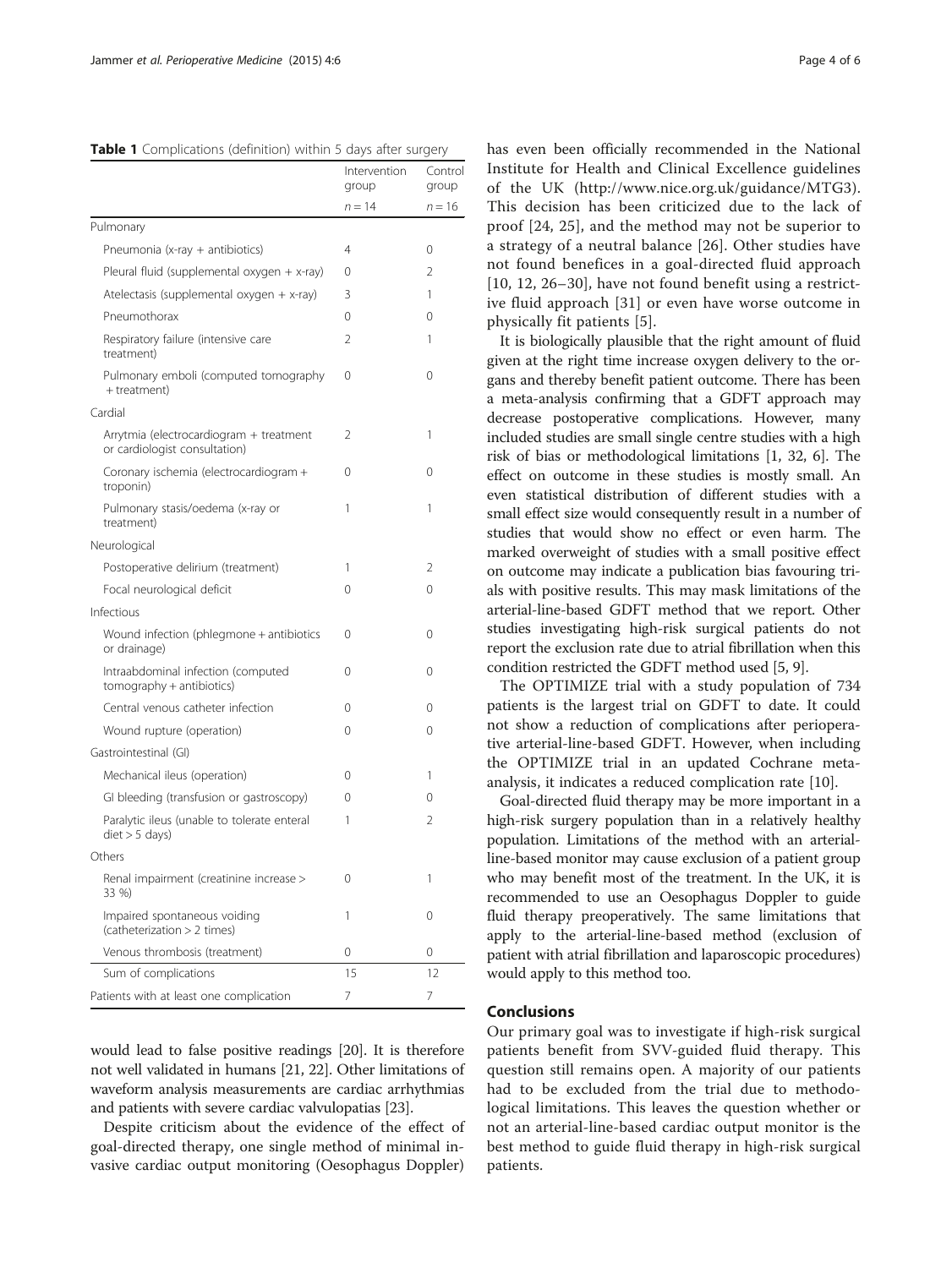# <span id="page-4-0"></span>Additional files

[Additional file 1:](http://www.perioperativemedicinejournal.com/content/supplementary/s13741-015-0016-x-s1.doc) Study protocol. Study protocol, Word 2010 document.

[Additional file 2:](http://www.perioperativemedicinejournal.com/content/supplementary/s13741-015-0016-x-s2.zip) De-identified SPSS database containing collected data of all randomized patients. SPSS Statistics Data Document.

#### Abbreviations

ASA: American society of anesthesia score; GDFT: Goal-directed fluid therapy; SVV: Stroke volume variation.

#### Competing interests

The authors declare that they have no competing interests.

#### Authors' contribution

IJ wrote the protocol and the first draft of the manuscript. IJ, MT and AU participated in the study design and data collection. All authors wrote, read and approved the final manuscript.

#### Acknowledgements

This study was supported by an unrestricted grant by The Eckbo Foundations, Norway and departmental funding. We thank Dr. Gro Østgaard for supporting the study and for critical appraisal of the manuscript.

#### Author details

<sup>1</sup>Department of Clinical Medicine, University of Bergen, 5020 Bergen, Norway. <sup>2</sup>Department of Anaesthesia and Intensive Care, Haukeland University Hospital, 5021 Bergen, Norway. <sup>3</sup>Department of Anesthesiology and Intensive Care, Oulu University Hospital, PL 21, 90029 Oulu, Finland.

#### Received: 6 February 2015 Accepted: 30 June 2015 Published online: 22 July 2015

#### References

- 1. Grocott MP, Dushianthan A, Hamilton MA, Mythen MG, Harrison D, Rowan K, et al. Perioperative increase in global blood flow to explicit defined goals and outcomes after surgery: a Cochrane Systematic Review. Br J Anaesth. 2013;111(4):535–48. doi[:10.1093/bja/aet155](http://dx.doi.org/10.1093/bja/aet155).
- 2. Ramsingh D, Alexander B, Cannesson M. Clinical review: does it matter which hemodynamic monitoring system is used? Crit Care. 2012;17(2):208.
- 3. Campbell B. Innovation, NICE, and CardioQ. Br J Anaesth. 2012;108(5):726–9. doi[:10.1093/bja/aes122.](http://dx.doi.org/10.1093/bja/aes122)
- Bartha E, Davidson T, Hommel A, Thorngren KG, Carlsson P, Kalman S. Cost-effectiveness analysis of goal-directed hemodynamic treatment of elderly hip fracture patients: before clinical research starts. Anesthesiology. 2012;117(3):519–30. doi[:10.1097/ALN.0b013e3182655eb2.](http://dx.doi.org/10.1097/ALN.0b013e3182655eb2)
- 5. Challand C, Struthers R, Sneyd JR, Erasmus PD, Mellor N, Hosie KB, et al. Randomized controlled trial of intraoperative goal-directed fluid therapy in aerobically fit and unfit patients having major colorectal surgery. Br J Anaesth. 2011;108(1):53–62. doi:[10.1093/bja/aer273.](http://dx.doi.org/10.1093/bja/aer273)
- 6. Cecconi M, Corredor C, Arulkumaran N, Abuella G, Ball J, Grounds RM, et al. Clinical review: goal-directed therapy-what is the evidence in surgical patients? The effect on different risk groups. Crit Care. 2013;17(2):209. doi[:10.1186/cc11823](http://dx.doi.org/10.1186/cc11823).
- Banz VM, Jakob SM, Inderbitzin D. Review article: improving outcome after major surgery: pathophysiological considerations. Anesth Analg. 2011;112(5):1147–55. doi:[10.1213/ANE.0b013e3181ed114e.](http://dx.doi.org/10.1213/ANE.0b013e3181ed114e)
- Lees N, Hamilton M, Rhodes A. Clinical review: goal-directed therapy in high risk surgical patients. Crit Care. 2009;13:231.
- 9. Benes J, Chytra I, Altmann P, Hluchy M, Kasal E, Svitak R, et al. Intraoperative fluid optimization using stroke volume variation in high risk surgical patients: results of prospective randomized study. Crit Care. 2010;14(3):R118. doi[:10.1186/cc9070.](http://dx.doi.org/10.1186/cc9070)
- 10. Pearse RM, Harrison DA, MacDonald N, Gillies MA, Blunt M, Ackland G, et al. Effect of a perioperative, cardiac output-guided hemodynamic therapy algorithm on outcomes following major gastrointestinal surgery: a randomized clinical trial and systematic review. JAMA. 2014;311(21):2181–90. doi[:10.1001/](http://dx.doi.org/10.1001/jama.2014.5305) [jama.2014.5305.](http://dx.doi.org/10.1001/jama.2014.5305)
- 11. Cannesson M, Aboy M, Hofer CK, Rehman M. Pulse pressure variation: where are we today? J Clin Monit Comput. 2011;25(1):45–56. doi:[10.1007/](http://dx.doi.org/10.1007/s10877-010-9229-1) [s10877-010-9229-1.](http://dx.doi.org/10.1007/s10877-010-9229-1)
- 12. Jammer I, Ulvik A, Erichsen C, Lodemel O, Ostgaard G. Does central venous oxygen saturation-directed fluid therapy affect postoperative morbidity after colorectal surgery? A randomized assessor-blinded controlled trial. Anesthesiology. 2010;113(5):1072–80. doi[:10.1097/ALN.0b013e3181f79337](http://dx.doi.org/10.1097/ALN.0b013e3181f79337).
- 13. Pearse R, Harrison D, James P, Watson D, Hinds C, Rhodes A, et al. Identification and characterisation of the high-risk surgical population in the United Kingdom. Crit Care. 2006;10:R81.
- 14. Montenij L, de Waal E, Frank M, van Beest P, de Wit A, Kruitwagen C, et al. Influence of early goal-directed therapy using arterial waveform analysis on major complications after high-risk abdominal surgery: study protocol for a multicenter randomized controlled superiority trial. Trials. 2014;15:360. doi[:10.1186/1745-6215-15-360.](http://dx.doi.org/10.1186/1745-6215-15-360)
- 15. Boyd O, Grounds RM, Bennett ED. A randomized clinical trial of the effect of deliberate perioperative increase of oxygen delivery on mortality in high-risk surgical patients. JAMA. 1993;270(22):2699–707.
- 16. Maguire S, Rinehart J, Vakharia S, Cannesson M. Technical communication: respiratory variation in pulse pressure and plethysmographic waveforms: intraoperative applicability in a North American academic center. Anesth Analg. 2011;112(1):94–6. doi[:10.1213/ANE.0b013e318200366b](http://dx.doi.org/10.1213/ANE.0b013e318200366b).
- 17. Duperret S, Lhuillier F, Piriou V, Vivier E, Metton O, Branche P, et al. Increased intra-abdominal pressure affects respiratory variations in arterial pressure in normovolaemic and hypovolaemic mechanically ventilated healthy pigs. Intensive Care Med. 2007;33(1):163–71. doi:[10.1007/s00134-006-0412-2](http://dx.doi.org/10.1007/s00134-006-0412-2).
- 18. Tournadre JP, Allaouchiche B, Cayrel V, Mathon L, Chassard D. Estimation of cardiac preload changes by systolic pressure variation in pigs undergoing pneumoperitoneum. Acta Anaesthesiol Scand. 2000;44(3):231–5.
- 19. Guenoun T, Aka EJ, Journois D, Philippe H, Chevallier JM, Safran D. Effects of laparoscopic pneumoperitoneum and changes in position on arterial pulse pressure wave-form: comparison between morbidly obese and normal-weight patients. Obes Surg. 2006;16(8):1075–81. doi[:10.1381/096089206778026253](http://dx.doi.org/10.1381/096089206778026253).
- 20. Michard F, Chemla D, Teboul JL. Applicability of pulse pressure variation: how many shades of grey? Crit Care. 2015;19(1):144. doi[:10.1186/s13054-015-0869-x.](http://dx.doi.org/10.1186/s13054-015-0869-x)
- 21. Hoiseth LO, Hoff IE, Myre K, Landsverk SA, Kirkeboen KA. Dynamic variables of fluid responsiveness during pneumoperitoneum and laparoscopic surgery. Acta Anaesthesiol Scand. 2012;56(6):777–86. doi[:10.1111/j.1399-6576.2011.02641.x](http://dx.doi.org/10.1111/j.1399-6576.2011.02641.x).
- 22. Jacques D, Bendjelid K, Duperret S, Colling J, Piriou V, Viale JP. Pulse pressure variation and stroke volume variation during increased intra-abdominal pressure: an experimental study. Crit Care. 2011;15(1):R33. doi:[10.1186/cc9980.](http://dx.doi.org/10.1186/cc9980)
- 23. Chew MS, Aneman A. Haemodynamic monitoring using arterial waveform analysis. Curr Opin Crit Care. 2013;19(3):234–41. doi[:10.1097/MCC.0b013e32836091ae.](http://dx.doi.org/10.1097/MCC.0b013e32836091ae)
- 24. Morris C. Oesophageal Doppler monitoring, doubt and equipoise: evidence based medicine means change. Anaesthesia. 2013;68(7):684–8. doi:[10.1111/](http://dx.doi.org/10.1111/anae.12306) [anae.12306.](http://dx.doi.org/10.1111/anae.12306)
- 25. Ghosh S, Arthur B, Klein AA. NICE guidance on CardioQ(TM) oesophageal Doppler monitoring. Anaesthesia. 2011;66(12):1081–3. doi:[10.1111/j.1365-2044.2011.06967.x](http://dx.doi.org/10.1111/j.1365-2044.2011.06967.x).
- 26. Brandstrup B, Svendsen PE, Rasmussen M, Belhage B, Rodt SA, Hansen B, et al. Which goal for fluid therapy during colorectal surgery is followed by the best outcome: near-maximal stroke volume or zero fluid balance? Br J Anaesth. 2012;109(2):191–9. doi:[10.1093/bja/aes163](http://dx.doi.org/10.1093/bja/aes163).
- 27. Srinivasa S, Taylor MH, Singh PP, Yu TC, Soop M, Hill AG. Randomized clinical trial of goal-directed fluid therapy within an enhanced recovery protocol for elective colectomy. Br J Surg. 2013;100(1):66-74. doi[:10.1002/bjs.8940.](http://dx.doi.org/10.1002/bjs.8940)
- 28. Srinivasa S, Taylor MH, Singh PP, Lemanu DP, MacCormick AD, Hill AG. Goal-directed fluid therapy in major elective rectal surgery. Int J Surg. 2014;12(12):1467–72. doi:[10.1016/j.ijsu.2014.11.010](http://dx.doi.org/10.1016/j.ijsu.2014.11.010).
- 29. Pestana D, Espinosa E, Eden A, Najera D, Collar L, Aldecoa C, et al. Perioperative goal-directed hemodynamic optimization using noninvasive cardiac output monitoring in major abdominal surgery: a prospective, randomized, multicenter, pragmatic trial: POEMAS Study (PeriOperative goal-directed thErapy in Major Abdominal Surgery). Anesth Analg. 2014;119(3):579–87. doi[:10.1213/ANE.0000000000000295](http://dx.doi.org/10.1213/ANE.0000000000000295).
- 30. Moppett IK, Rowlands M, Mannings A, Moran CG, Wiles MD, Investigators N. LiDCO-based fluid management in patients undergoing hip fracture surgery under spinal anaesthesia: a randomized trial and systematic review. Br J Anaesth. 2015;114(3):444–59. doi[:10.1093/bja/aeu386.](http://dx.doi.org/10.1093/bja/aeu386)